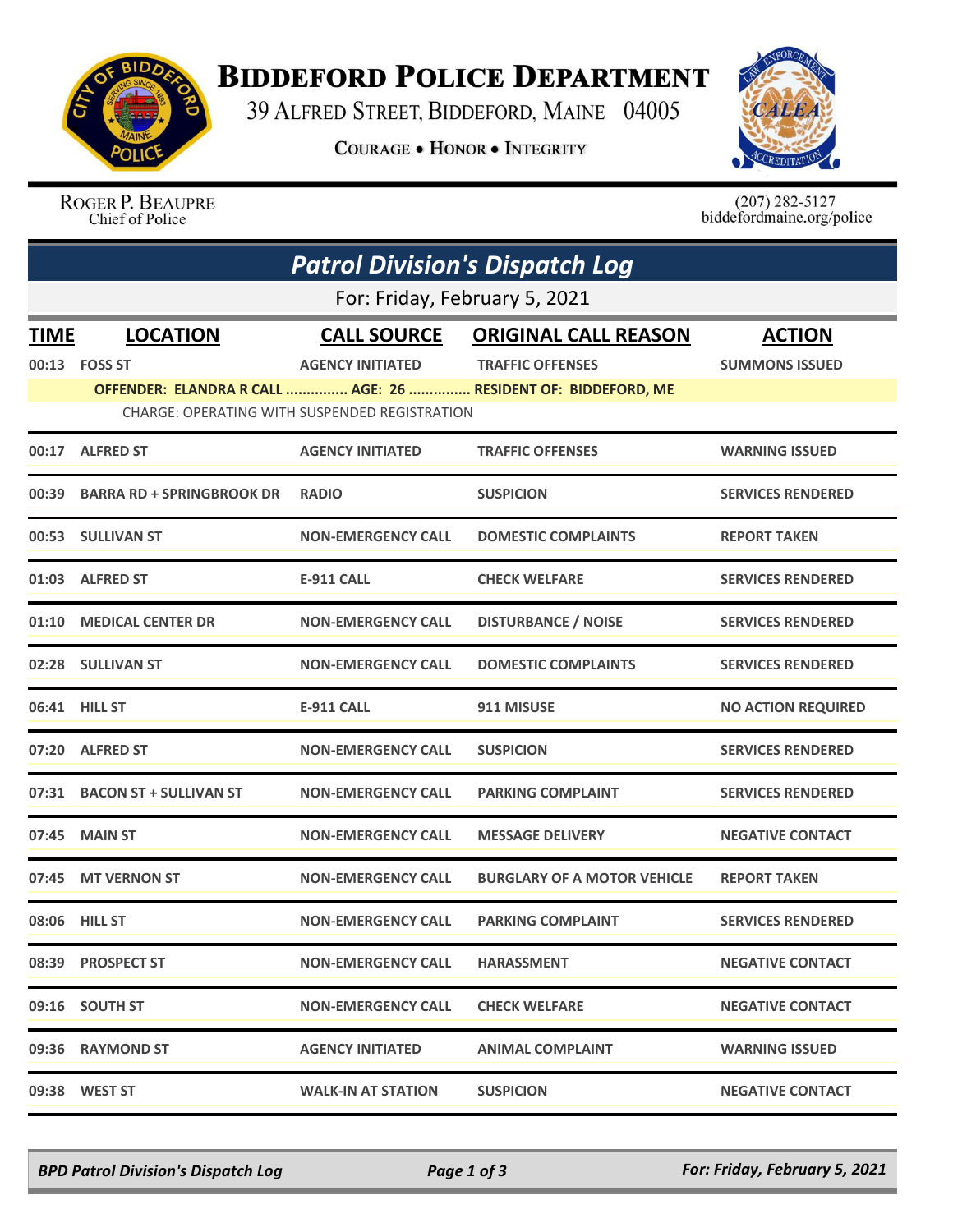**TIME LOCATION CALL SOURCE ORIGINAL CALL REASON ACTION**

**09:39 WENTWORTH ST AGENCY INITIATED WARRANT ARREST ARREST(S) MADE**

**OFFENDER: NICOLAS A YOUNG ............... AGE: 32 ............... RESIDENT OF: BIDDEFORD, ME**

CHARGE: REFUSING TO SUBMIT TO ARREST OR DETENTION-REFUSAL TO STOP CHARGE: VIOLATING CONDITION OF RELEASE CHARGE: WARRANT ARREST

| 10:13 ALFRED ST            | <b>NON-EMERGENCY CALL</b> | <b>CHECK WELFARE</b>               | <b>SERVICES RENDERED</b>    |
|----------------------------|---------------------------|------------------------------------|-----------------------------|
| 10:18 SUMMER ST            | <b>AGENCY INITIATED</b>   | <b>PRO-ACTIVE DV RESPONSE TEAM</b> | <b>SERVICES RENDERED</b>    |
| 10:42 MAY ST               | <b>NON-EMERGENCY CALL</b> | <b>HARASSMENT</b>                  | <b>SERVICES RENDERED</b>    |
| 10:46 ALFRED ST            | <b>WALK-IN AT STATION</b> | <b>COURT ORDERED CHECK IN</b>      | <b>DISPATCH HANDLED</b>     |
| 11:00 HILL ST              | <b>E-911 CALL</b>         | 911 MISUSE                         | <b>SERVICES RENDERED</b>    |
| 11:23 OAK ST               | <b>WALK-IN AT STATION</b> | <b>SEX OFFENDER REGISTRATION</b>   | <b>REPORT TAKEN</b>         |
| 11:33 SULLIVAN ST          | <b>WALK-IN AT STATION</b> | <b>ASSIST OTHER AGENCY</b>         | <b>SERVICES RENDERED</b>    |
| 12:47 OCEAN AVE            | <b>WALK-IN AT STATION</b> | <b>ARTICLES LOST/FOUND</b>         | <b>REPORT TAKEN</b>         |
| 13:05    FOSS ST           | <b>NON-EMERGENCY CALL</b> | <b>DISTURBANCE / NOISE</b>         | <b>SERVICES RENDERED</b>    |
| 13:12 SOUTH ST             | <b>NON-EMERGENCY CALL</b> | <b>CHECK WELFARE</b>               | <b>SERVICES RENDERED</b>    |
| 13:19 GRAHAM ST            | <b>NON-EMERGENCY CALL</b> | <b>CIVIL COMPLAINT</b>             | <b>CIVIL COMPLAINT</b>      |
| 13:33 POOL ST              | <b>AGENCY INITIATED</b>   | <b>PAPERWORK</b>                   | <b>PAPERWORK NOT SERVED</b> |
| 13:52 GRANITE ST           | <b>NON-EMERGENCY CALL</b> | <b>FRAUD / SCAM</b>                | <b>SERVICES RENDERED</b>    |
| 14:02 PIERSONS LN          | <b>NON-EMERGENCY CALL</b> | <b>PARKING COMPLAINT</b>           | <b>SERVICES RENDERED</b>    |
| 14:11 MAIN ST              | <b>NON-EMERGENCY CALL</b> | <b>DISTURBANCE / NOISE</b>         | <b>UNFOUNDED</b>            |
|                            |                           |                                    |                             |
| 14:26 WENTWORTH ST         | <b>NON-EMERGENCY CALL</b> | <b>THEFT</b>                       | <b>REPORT TAKEN</b>         |
| 14:39 SULLIVAN ST          | <b>WALK-IN AT STATION</b> | <b>FRAUD / SCAM</b>                | <b>UNFOUNDED</b>            |
| 14:42 PIERSONS LN          | <b>NON-EMERGENCY CALL</b> | <b>HARASSMENT</b>                  | <b>SERVICES RENDERED</b>    |
| 15:05 LINCOLN ST + MAIN ST | <b>E-911 CALL</b>         | 911 MISUSE                         | <b>DISPATCH HANDLED</b>     |
| <b>15:43 WENTWORTH ST</b>  | <b>NON-EMERGENCY CALL</b> | <b>CIVIL COMPLAINT</b>             | <b>SERVICES RENDERED</b>    |
| 16:00 WEST ST              | <b>NON-EMERGENCY CALL</b> | <b>CIVIL COMPLAINT</b>             | <b>CIVIL COMPLAINT</b>      |

*BPD Patrol Division's Dispatch Log Page 2 of 3 For: Friday, February 5, 2021*